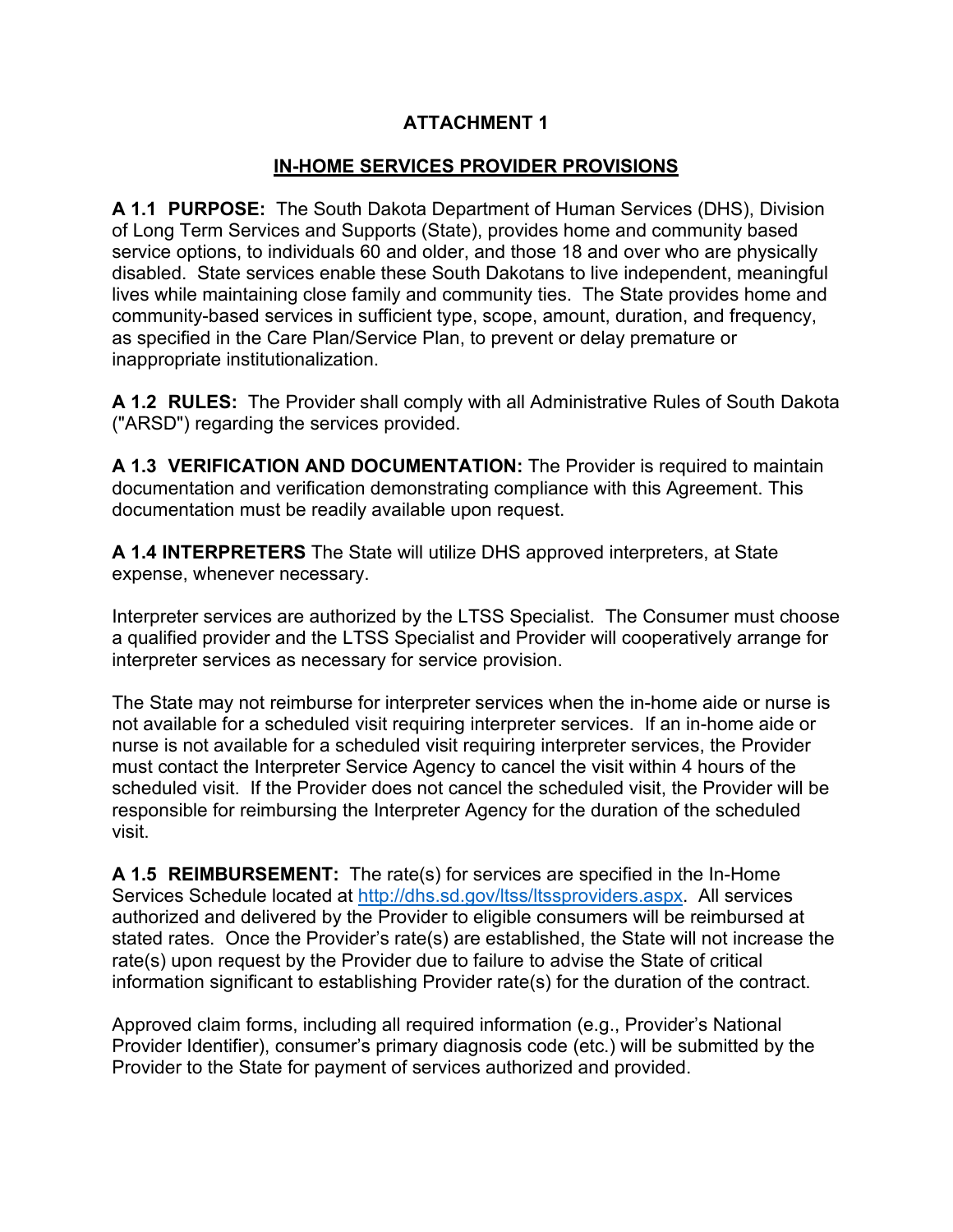It is the responsibility of the Provider to review the Therap Service Auth to ensure the rate is correct prior to acknowledging the Therap Service Auth. If the rate is incorrect, the Provider must contact the Long Term Services and Supports (LTSS) Specialist to mitigate claims error(s).

If the Provider is reimbursed at the incorrect rate resulting in an overpayment, necessary action to resolve this overpayment will be initiated by the State, including voiding of Medicaid claims and ACH recoupment for State-funded Services. If the Provider is reimbursed at the incorrect rate resulting in an underpayment, the Provider will be required to initiate the necessary action(s) in order to correct the underpayment, including voiding of Medicaid claims and ACH recoupment for State-funded Service. The Provider must resubmit the claims at the correct rate to receive appropriate reimbursement.

The Provider must only bill for services authorized and acknowledged in Therap and delivered by the Provider. Total units authorized are a maximum for the entire duration of the Therap Service Auth. The scheduled frequency and duration of each service is included in the Therap Service Auth and must be followed. Reimbursement received for units above and beyond the total units, frequency, and/or duration specified in the Therap Service Auth will be recouped and the Provider will be responsible to continue to provide services at the scheduled frequency and/or duration as indicated on the Therap Service Auth.

The Provider must contact the LTSS Specialist if the authorized services routinely take more or less time to complete than indicated in the Therap Service Auth, or if additional services are being requested.

If a situation arises in which unanticipated services must be provided in order to assure the well-being of the consumer, the Provider must notify the LTSS Specialist by the next business day in order to receive approval for the services. If the Provider does not notify the LTSS Specialist, the additional units will not be approved and may not be billed.

Due to federal requirements associated with the 21<sup>st</sup> Century CURES Act and Electronic Visit Verification (EVV), the Provider may only bill for time spent completing authorized services. The Provider may not bill for units not delivered. The Provider may not bill for "not home" visits.

Additional units for mileage will not be authorized and must not be billed. Travel time is included in the non-billable time reported in the cost reports and is used to calculate the rate(s) for services.

The Consumer must be present when services are being performed unless an exception is specified in the Therap Service Auth. If the Provider encounters a situation where an exception is needed, the Provider must contact the State for authorization.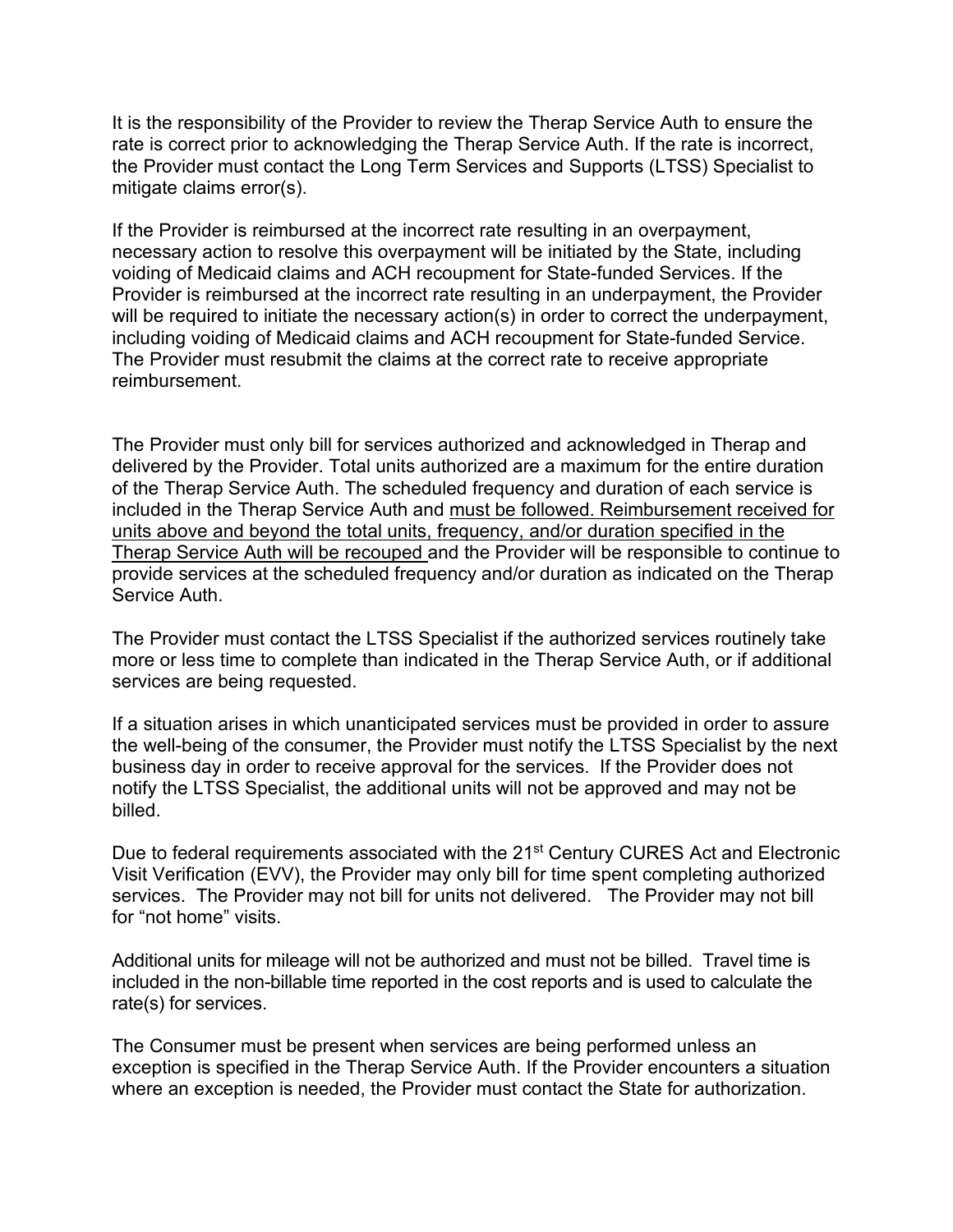The State's reimbursement rate for services must not exceed the Provider's private pay rate(s). If the State's rate(s) of reimbursement exceeds the Provider's private pay rate(s), the State's reimbursement will be adjusted to match the private pay rate(s).

If staffing shortages occur, the Provider must provide adequate coverage to serve the assigned consumers. "Clustering" visits to consumers should be employed to more efficiently manage personnel resources during staffing shortages. No additional units will be authorized to cover the Provider's staffing shortages.

The State's reimbursement for services rendered shall be considered payment in full. Except for the cost-share for waiver services, the Provider may not bill the consumer for any additional fees. The provider will be advised of the consumer's cost-share, if any, and will be responsible for collecting the cost-share from the consumer.

The State will not reimburse or otherwise be made liable for purchases or transactions made by the Provider on behalf of the consumer.

## **STANDARD PROGRAM DEFINITIONS**

**B 2.1 "Adult Companion service" (waiver only)** is the performance, by an in-home aide, of non-medical care, assistance, and socialization. Companions perform tasks that are incidental to the care and supervision of the consumer, as opposed to completing the tasks for the consumer. The adult companion service to be performed and the frequency will be specified in the "Therap Service Auth" and accompanying documents.

**B 2.2 "Care Plan/Service Plan"** is a written plan developed with each consumer and whomever he/she wishes to participate. The Care Plan/Service Plan summarizes the consumer's identified needs and the strategy for addressing unmet needs.

The State will provide on-going case management for each consumer. Case management will include reassessing the consumer's needs and eligibility at least annually, facilitating the development of the Care Plan/Service Plan, determining changes to the Care Plan/Service Plan, authorizing additional services by the Provider, and resolving any consumer concerns and other consumer-related issues.

**B 2.3 "Chore service" (waiver only)** are services needed to maintain the consumer's home in a healthy and safe environment. Chore services are lawn mowing, snow and ice removal from sidewalks and driveways, or other services which the homeowner is required to complete by city or county ordinance. Chore services to be performed and the frequency will be specified in the "Therap Service Auth" and accompanying documents.

**B 2.4 "Critical Service Need Consumer"**, is a consumer who needs service(s) (i.e., oxygen, injection, medication, wound care, therapy) provided on each assigned day and/or without such service(s) the consumer's health condition would decline. The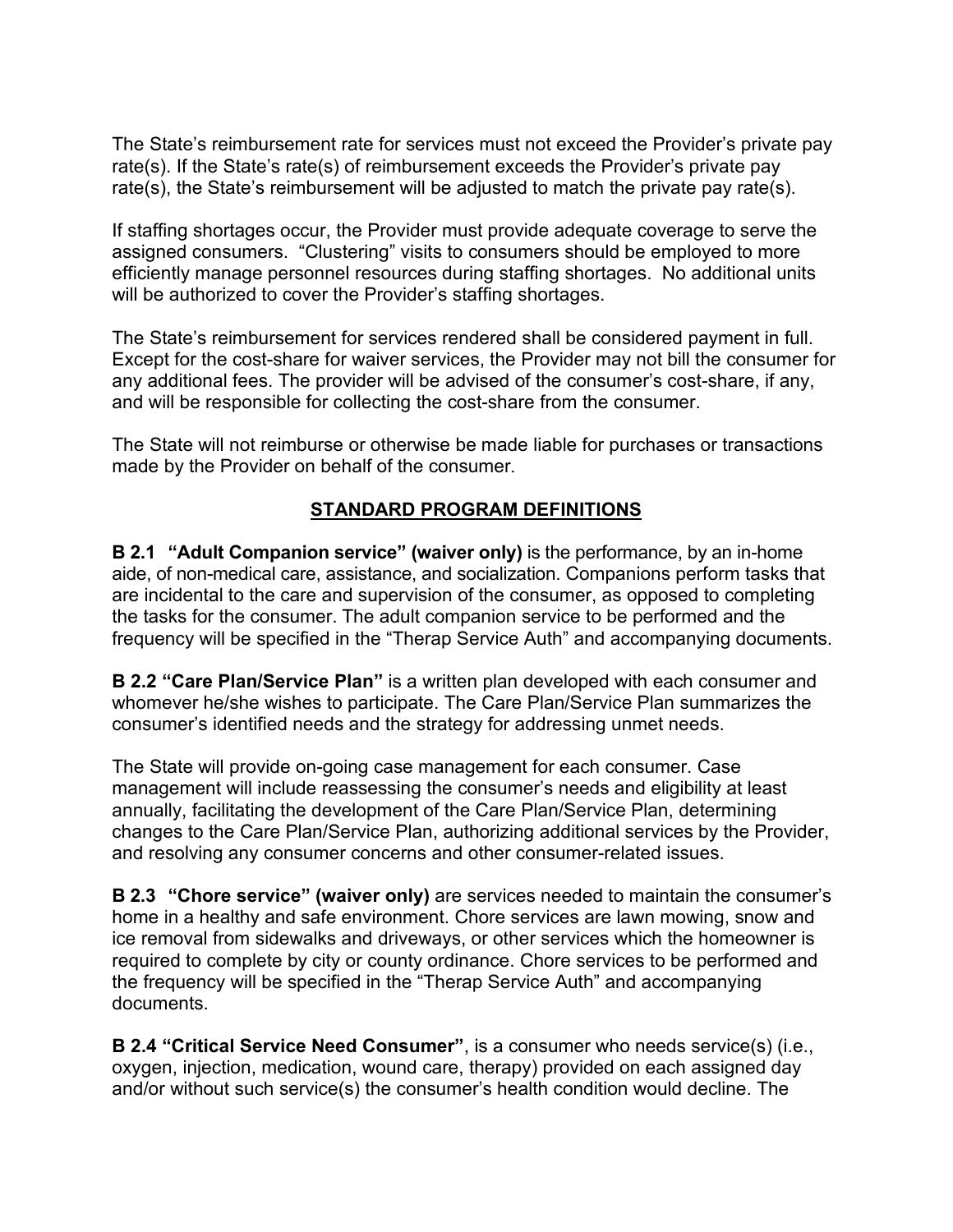LTSS Specialist will communicate with the Provider (through the Services Task List/Care Plan) when a consumer has been identified as a critical service need consumer. When a critical service need consumer is identified, the Provider will work with the LTSS Specialist to develop a critical service back-up plan to coordinate service provision when the usual caregiver(s) are not available to provide service(s)(i.e., personal care, nursing services to the consumer). The Provider must notify the State immediately of any change in scheduled visits and/or when a critical service need consumer cannot be provided needed services for any reason.

**B 2.5 "Eligible Consumer"**, is any person in need of services who has been determined eligible by DHS.

**B 2.6 "Homemaker services"** consist of the performance of general household tasks provided by an in-home aide, when the consumer is unable to manage the home and care for him or herself, or others in the home. The homemaker service to be performed and the frequency will be specified in the "Therap Service Auth" and accompanying documents.

**B 2.7 "In-home aide**" or **"Nurse (RN or LPN)"** is the individual who performs the homemaker, personal care, respite, adult companion, chore, or nursing services as identified on the "Therap Service Auth" and accompanying documents.

**B 2.8 "Personal Care Service"** is assistance provided to a consumer living at home, by an in-home aide, to perform his or her activities of daily living. The personal care services to be performed will be specified in the Therap Service Auth and accompanying documents.

**B 2.9 "Respite service"** is the performance, by an in-home aide of temporary substitute supports or living arrangements for care receivers to provide a period of relief or rest for the primary caregiver. The respite service to be performed and the frequency will be specified in the "Therap Service Auth" and accompanying documents.

**B 2.10 "Therap"** is the online case management documenting and billing software.

**B 2.11 "Therap Service Auth"** is the electronic document in Therap which details the services authorized for the consumer. The "Therap Service Auth" must be acknowledged by the Provider within 7 business days of receipt. Failure to acknowledge the "Therap Service Auth" within the designated time frame may negatively affect reimbursement for services provided. Any permanent change to the "Therap Service Auth" must be reviewed and authorized by the State.

If a Provider is concerned that there is an error on the 'Therap Service Auth', the Provider should not acknowledge the 'Therap Service Auth'. The Provider should contact the LTSS Specialist assigned as the consumer's case manager to resolve any potential discrepancies.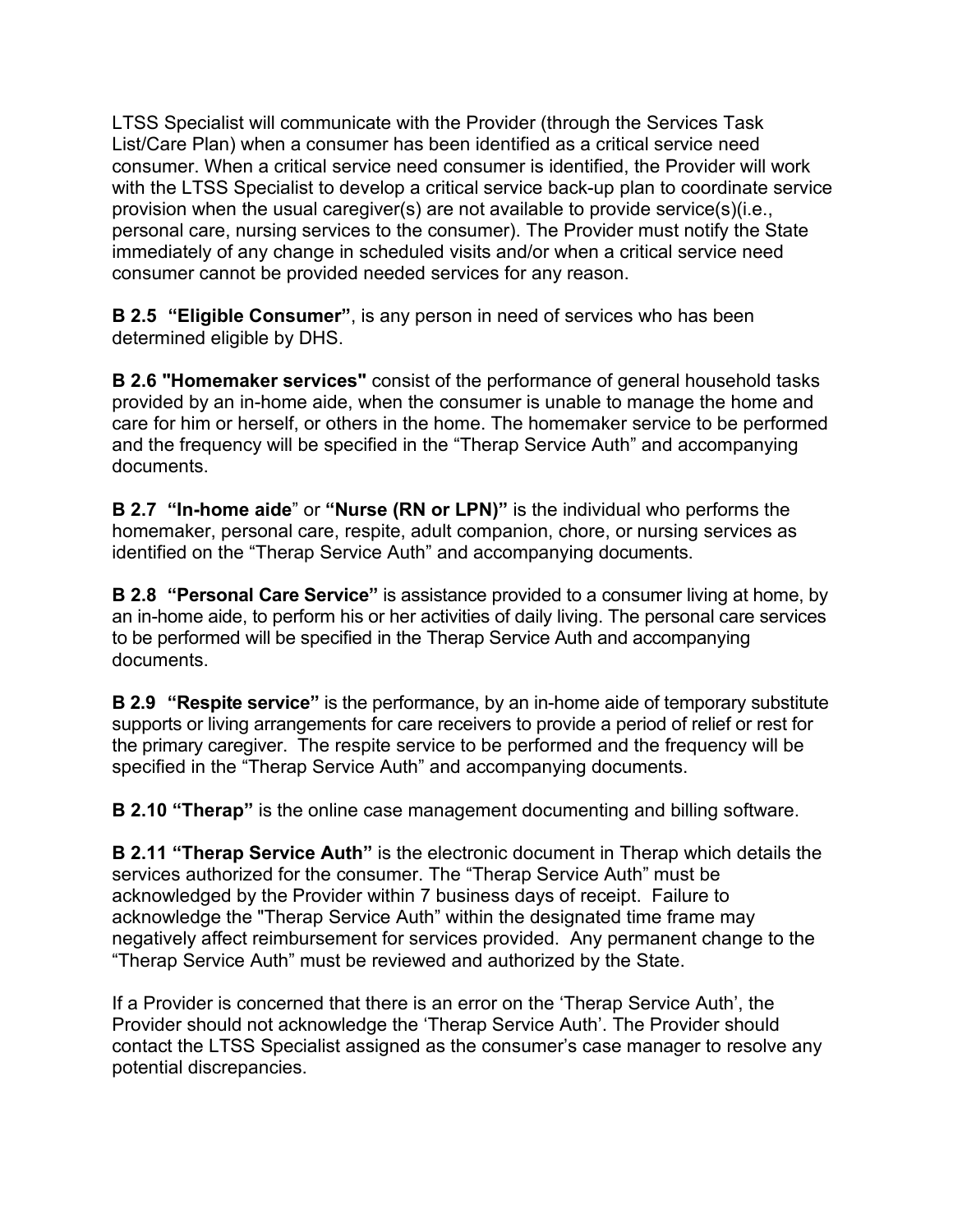#### **STANDARD PROGRAM REQUIREMENTS**

**C 3.1** The Provider is bound to serve the geographical area specified in the In-Home Services Schedule located at [http://dhs.sd.gov/ltss/ltssproviders.aspx.](http://dhs.sd.gov/ltss/ltssproviders.aspx) Any LTSS consumer living within the identified geographic area may be referred to the provider. The provider is expected to consider all referrals; however, may turn down a referral due to safety concerns, unavailability of staff, or inability to serve consumer need.

If staffing shortages occur, the provider must make every reasonable effort to actively recruit and hire in-home aide and nursing staff to serve the geographical area specified in the In-Home Services Schedule.

**C 3.2** The Consumer will select the Provider of his/her choice. When a Provider makes a referral to the State, the LTSS Specialist will ensure the referring Provider is made known to the Consumer, but the Consumer will be offered the choice of Providers.

**C 3.3** The Provider may hire a relative/legal guardian of a consumer to provide his/her services. The relative/guardian must meet all the Provider's qualifications and training requirements. If the relative/legal guardian hired to provide services resides in the same home as the consumer, a referral to structured family caregiving services is required.

**C 3.4** The Provider must implement State fingerprint background checks to screen abuse, neglect, exploitation, for all employees hired to work in the homes of consumers. The Provider may request the State's approval for an alternative background check by completing and submitting a "Provider Request for Approval of Alternative Background Check", along with a description of the alternative background check (produced by the company that process the background checks). In order to receive approval, the alternative background check results for employees hired by the provider must be readily accessible to the state upon request and the description of the alternative background check must include verification that the following threshold criteria are met:

- The alternative background check verifies the identity of the individual hired utilizing at least two unique types of identification (must include a government issued photo ID and an additional document that meets I-9 standards)
- The alternative background check identifies the criminal history of the individual hired
- The alternative background check creates a report of the criminal history of the individual hired which is readily accessible to the provider

An employee hired to work in the homes of consumers must meet the following minimum standards:

- 1. Be 16 years of age or older.
- 2. Be employed by an enrolled Medicaid Provider
- 3. Pass a State fingerprint (or State approved) background check.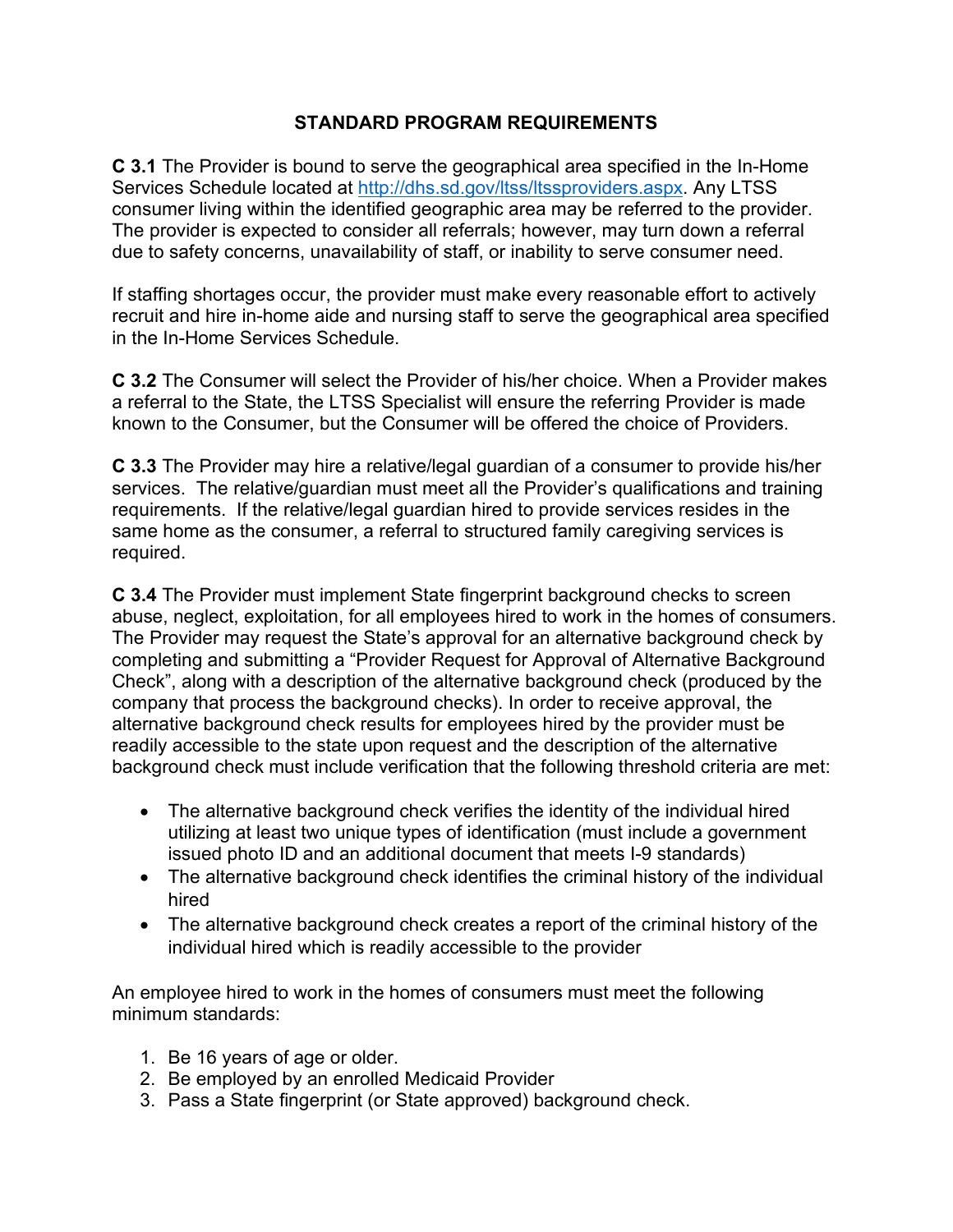- a. The following are a list of fitness criteria that would automatically preclude an individual from being hired/contracted:
	- i. A crime of violence as defined by SDCL 22-1-2 or a similar statute from another state;
	- ii. A sex crime pursuant to SDCL chapters 22-22 or 22-24A or SDCL 22- 22A-3 or similar statutes from another state;
	- iii. Class A and/or B felony convictions.
	- b. The following are a list of fitness criteria that may preclude an individual from being hired/contracted at the discretion of the provider:
		- i. Other felonies not described in 3.a.iii.
		- ii. Misdemeanor convictions related to fraud, theft, embezzlement, breach of fiduciary responsibility, or other financial misconduct;
		- iii. Any convictions, including any form of suspended sentence, which are determined to be detrimental to the best interests of SD Medicaid. This includes convictions related to a person's character such as perjury and fraud related charges as individuals determined to be dishonest with any party should not be assumed to be honest with SD Medicaid;
		- iv. Conviction related to obstruction of a criminal investigation.

**C 3.5** The Office of the Inspector General (OIG) has the authority to exclude individuals and entities from federally funded health care programs and maintains a list of all currently excluded individuals. The Provider must check the OIG List of Excluded Individuals and Entities (LEIE) to ensure that new hires and current employees are not on the excluded list at a minimum of once every six months. Search the OIG exclusions database online at [https://exclusions.oig.hhs.gov/.](https://exclusions.oig.hhs.gov/) The Provider must have a policy that specifies the processes for conducting this verification.

**C 3.6** The Provider will assign and begin provision of authorized services within 7 business days of receipt of the " Therap Service Auth". If the Provider is unable to meet the 7-day deadline, the Provider must contact the consumer's LTSS Specialist to discuss the plan for ensuring services are provided.

**C 3.7** The Provider must comply with federal Electronic Visit Verification (EVV) requirements. The State has purchased an EVV system for providers to utilize at no cost to the provider. If the Provider determines utilization of the State purchased EVV system is not feasible, the Provider may complete the "Provider Request for Approval for Alternative IT System for Electronic Visit Verification (EVV)" form. If an alternative IT system is approved, the Provider must ensure the minimum EVV requirements are met. EVV requirements include the type of service performed, the individual receiving the service, the date of the service, the location of service delivery, the individual providing the service, and the time the service begins and ends.

**C 3.8** The Provider must have a policy and procedure manual. The policy and procedure manual must be easily accessible upon request.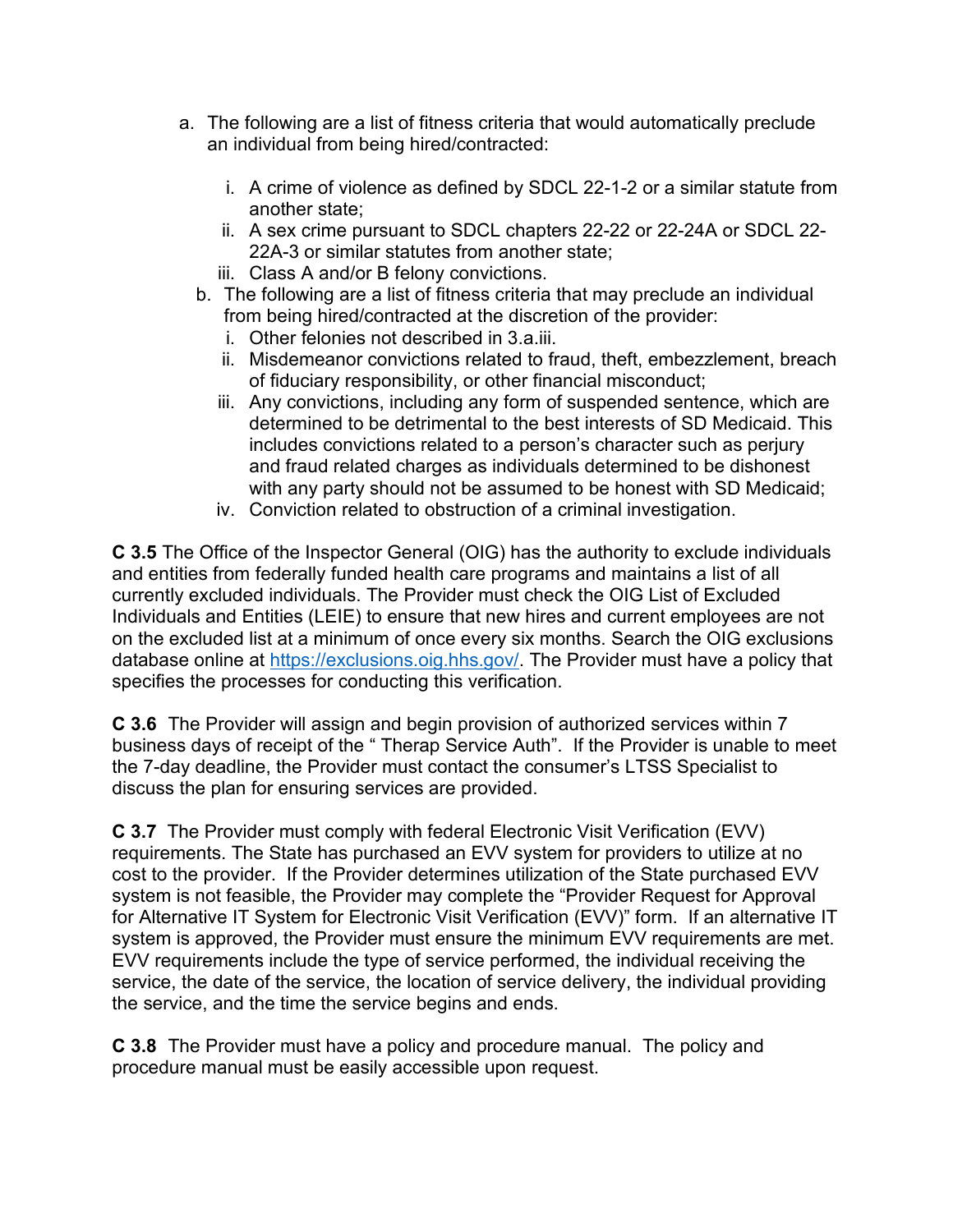**C 3.9** The Provider must have a policy for abuse neglect and exploitation reporting. In accordance with South Dakota law, the Provider is mandated to immediately report any suspected abuse or neglect of a consumer. The policy for abuse and neglect reporting must conform to the mandatory reporting laws and address the requirement to provide training on mandatory reporting laws to staff on an annual basis. See South Dakota Codified Law (SDCL) 22-46 for South Dakota's mandatory reporting laws for elders and adults with disabilities.

**C 3.10** The Provider must have a staffing policy. The staffing policy must include job qualifications, the process for conducting background checks OIG exclusion, and the process for performance evaluations.

**C 3.11** The Provider must have a staff training policy. The staff training policy must include identification of the processes and timelines for new staff orientation and annual staff training. The Provider must provide a new Employee Orientation to each new employee before the employee enters a consumer's home unsupervised.

The Provider must ensure that each in-home aide receives a minimum of 6 hours of training annually and must maintain a training record for each in-home aide, documenting the date, length, and topic of each training completed.

The Provider is responsible for the oversight of staff (including relatives/legal guardians) in the completion of their assigned tasks. The review process must include unannounced visits to the assigned work site of each employee. Documentation of the staff monitoring visits must be available for review.

**C 3.12** The Provider must have an intake/admissions policy. The intake/admission policy must include the Provider's process for reviewing and accepting referrals as well as the process to ensure services will begin in a timely manner.

**C 3.13** .The Provider must have a consumer discharge policy. When the Provider determines services to a consumer must be discontinued by their agency, the provider must notify the State at least 30 days before the consumer is discharged, unless the consumer's home constitutes an unsafe environment for Provider's staff and/or the consumer. The notice must be in writing and must specify the reason for discharge in accordance with the Provider's discharge policy.

Any changes to a consumer's Care Plan will be communicated to the Provider as soon as the State is made aware of the change, including discontinuation of services. When the State determines that services to a consumer must be discontinued, the provider will be notified as soon as possible.

**C 3.14** The Provider must have a consumer confidentiality policy. The confidentiality policy must include specifics on maintenance of consumer records, transmission of personal consumer information and confidentiality practices by staff.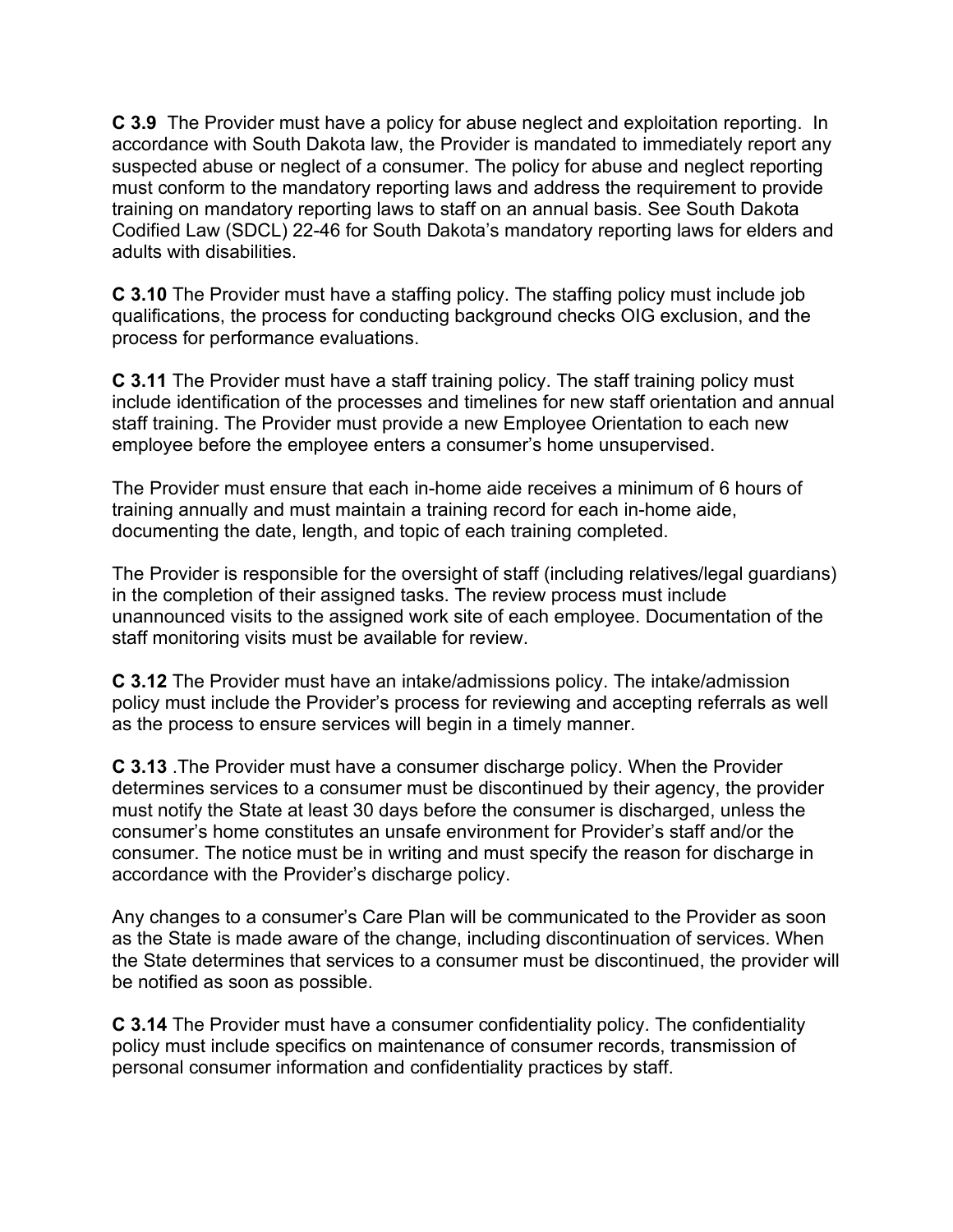**C 3.15** The Provider must have a consumer rights and responsibilities policy. The consumer rights and responsibilities policy must include the consumer's right to remain free from restraints and seclusion and must provide staff training on the prohibition of restraints and seclusion on an annual basis

**C 3.16** The Provider must have a documentation policy. The documentation policy must include how in-home aides and nurses document each interaction with a consumer. Documentation must be kept for each consumer. Records must be retained for 6 years after a claim has been paid or denied. Documentation must be easily accessible upon request. Documentation must also meet the minimum EVV requirements which include the type of service performed, the individual receiving the service, the date of the service, the location of service delivery, the individual providing the service, and the time the service begins and ends. A pattern of missed visits must be reported to the LTSS Specialist.

**C 3.17** The Provider must have an incident reporting policy. The Provider must immediately notify the State of any consumer-related concerns, incidents and occurrences, including possible exploitation, that are not consistent with routine care. The Provider must submit an incident report to the LTSS Specialist documenting the circumstances of any incident that involves serious injury, missing person, restraint, seclusion, or death.

Upon being informed that a consumer has been hospitalized or discharged from the hospital, the Provider will communicate this information to the LTSS Specialist to assure the Consumer's need for service provision continues to be met appropriately.

**C 3.18** The Provider must have an emergency response policy. An "emergency" is defined as a situation that is sudden, generally unexpected, and demands immediate attention. When a staff member is in a consumer's home and an emergency occurs, the staff member must call 911 immediately. The Provider must notify the State of the emergency upon resolution of the emergency or transfer of the consumer to emergency responders.

**C 3.19** The Provider must have a health and safety policy. The health and safety policy must detail the use of universal precautions. The provider must provide all supplies and equipment needed for staff members performing home visits to practice infection control.

**C 3.20** The Provider must have a quality assurance policy. The Provider must have a written quality assurance and improvement plan detailing all activities conducted by the Provider to ensure quality service provision. The Provider must also have a quality assurance policy specifying how the Provider will discover, fix, and report problems. The Provider will cooperate with provider quality performance audits activities conducted by the State.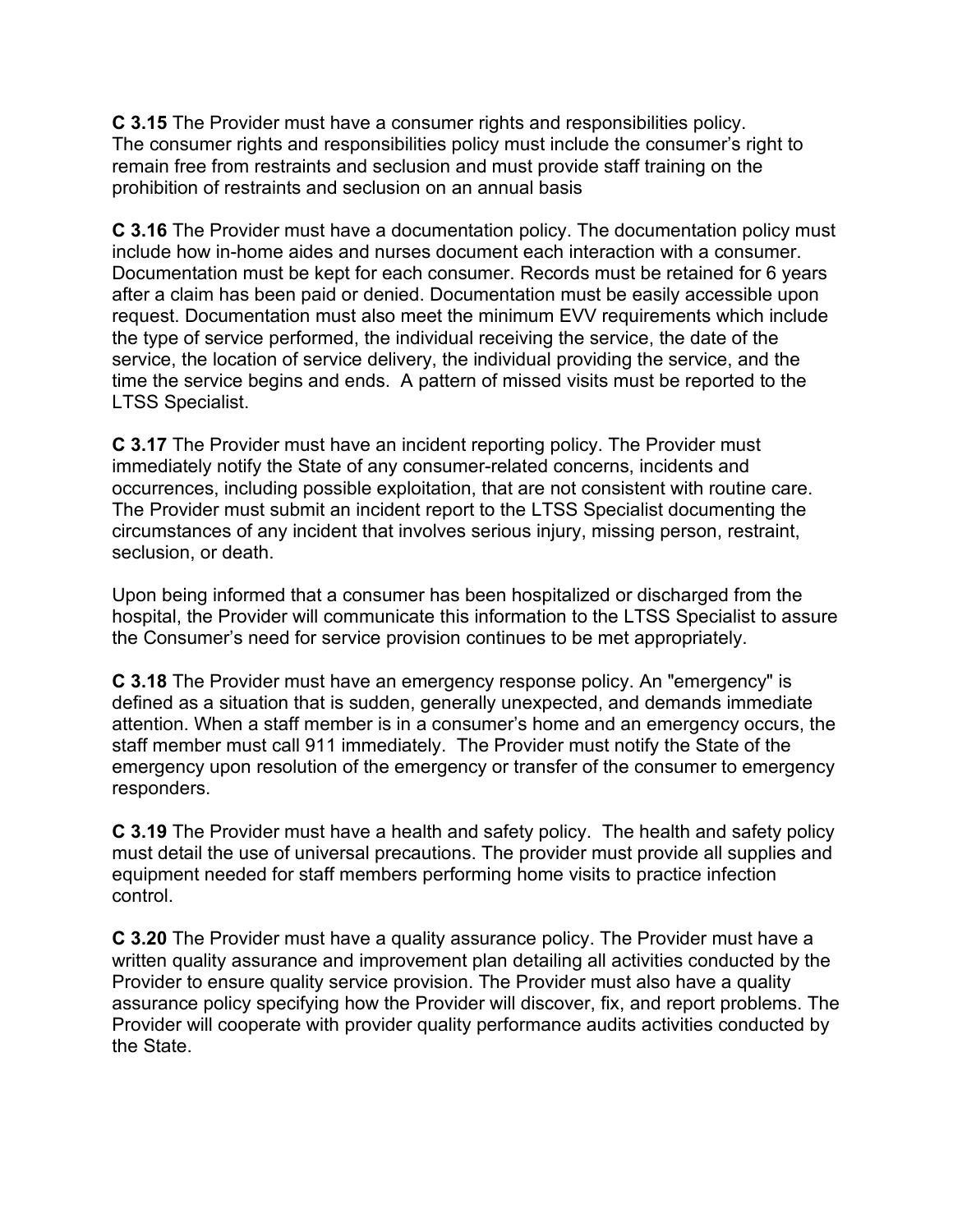The Provider agrees to participate in any evaluation and/or consumer satisfaction program developed and conducted by the State to determine the effectiveness of service provision statewide

**C 3.21** The Provider must have a consumer grievances policy. The Consumer grievance policy must include how the consumer is notified of the grievance policy, where grievances are reported and the process for addressing and resolving consumer grievances and feedback.

**C 3.22** The Provider must have a gifting policy. The gifting policy must detail the Provider's expectations and prohibitions for staff accepting gifts from consumers.

**C 3.23** The Provider must have a medication administration policy. The medication administration policy must include recording and tracking of medication errors and ensuring appropriate physician notification and follow up was conducted. The recording and tracking of all medication errors, as well as documentation of physician notification and follow up must be readily available upon request.

**C 3.24** The Provider must submit a cost report in the format required by the State within four months following the end of the Provider's fiscal year. Failure to submit the report will result in the termination of the Provider's contract with the State.

**C 3.25** The Provider is responsible for maintaining proof of a valid driver's license for any employees transporting consumers.

**C 3.26** A copy of all policies must be readily accessible upon request.

# **NURSING SERVICES**

**D 4.1** Nursing services may be authorized when a consumer has a medical condition that requires medical observation, needs services that fall within the scope of practice of a licensed nurse, or has other needs that require the supervision of a nurse.

Nursing services must be performed by or under the direct supervision of an RN. Services delegated by professional medical staff to non-medical staff within their scope of practice will be monitored by the Provider and the professional medical staff. Certain nursing services may not be delegated according to ARSD **20:48:04.01:07.** The Provider is required to ensure that only qualified individuals complete authorized tasks. Questions regarding scope of practice and delegated services should be directed to the SD Board of Nursing. Services that are delegated to an unlicensed person will be authorized and reimbursed as personal care.

**D 4.2** The Provider must verify, through the South Dakota Board of Nursing, licensure for each newly employed nursing staff who will be providing services to consumers.